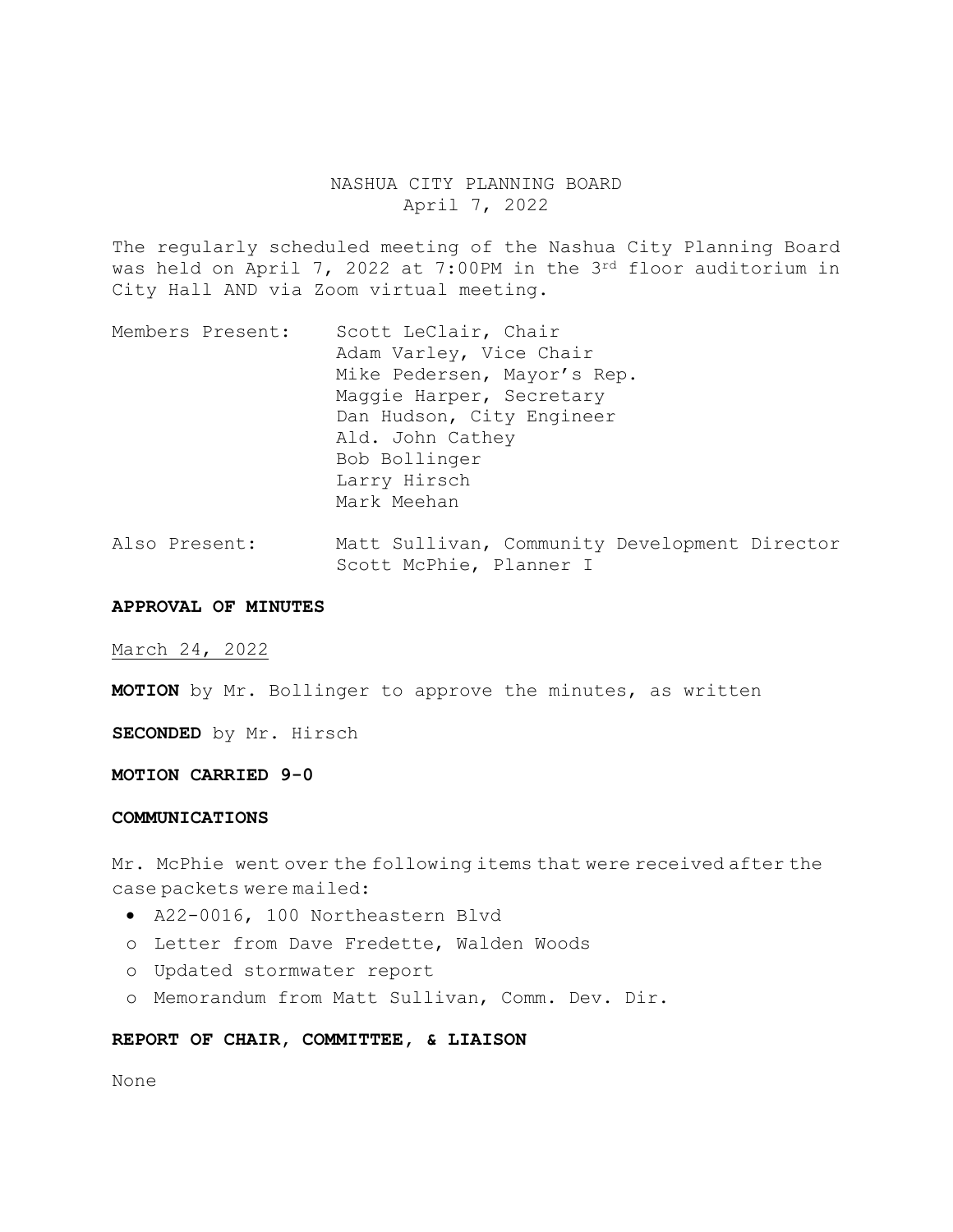### **PROCEDURES OF THE MEETING**

After the legal notice of each conditional, special use permit, site plan or subdivision plan is read by the Chair, the Board will determine if that the application is complete and ready for the Board to take jurisdiction. The public hearing will begin at which time the applicant or representative will be given time to present an overview and description of their project. The applicant shall speak to whether or not they agree with recommended staff stipulations. The Board will then have an opportunity to ask questions of the applicant or staff.

The Chair will then ask for testimony from the audience. First anyone wishing to speak in opposition or with concern to the plan may speak. Please come forward to the microphone, state their name and address for the record. This would be the time to ask questions they may have regarding the plan. Next public testimony will come from anyone wishing to speak in favor of the plan. The applicant will then be allowed a rebuttal period at which time they shall speak to any issues or concerns raised by prior public testimony.

One public member will then be granted an opportunity to speak to those issues brought by the applicant during their rebuttal period. The Board will then ask any relevant follow-up questions of the applicant if need be.

After this is completed the public hearing will end and the Board will resume the public meeting at which time the Board will deliberate and vote on the application before us. The Board asks that both sides keep their remarks to the subject at hand and try not to repeat what has already been said.

Above all, the Board wants to be fair to everyone and make the best possible decision based on the testimony presented and all applicable approval criteria established in the Nashua Revised Ordinances for conditional, special use permits, site plans and subdivisions. Thank you for your interest and courteous attention. Please turn off your cell phones and pagers at this time.

# **OLD BUSINESS – CONDITIONAL USE PERMITS**

None

# **OLD BUSINESS – SUBDIVISION PLANS**

None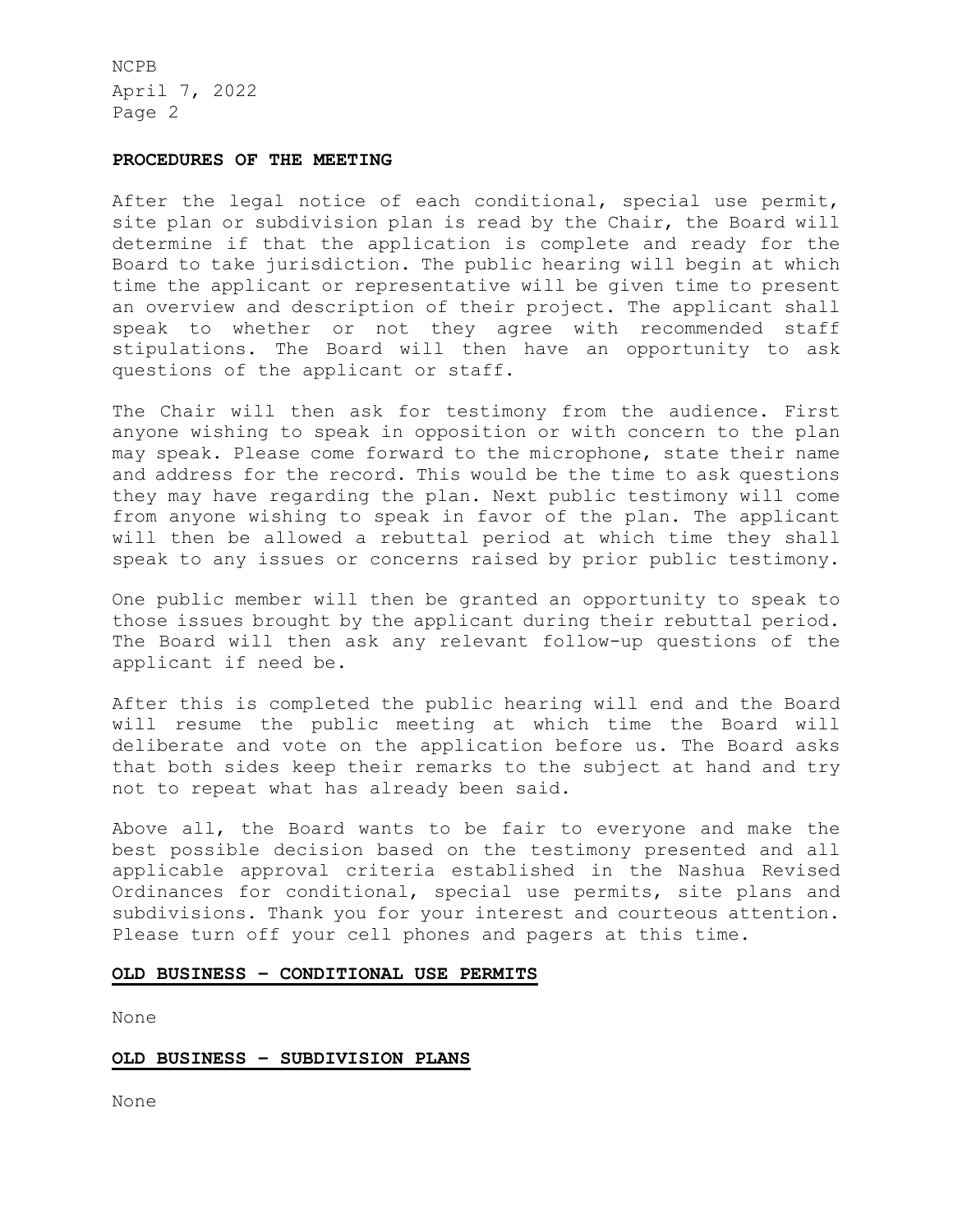## **OLD BUSINESS – SITE PLANS**

None

#### **NEW BUSINESS – CONDITIONAL USE PERMITS**

**A22-0016** 1987 Tamposi Limited Partnership & Ballinger Property & BT Realty (Owner) Beato Auto Sales (Applicant) – Application and acceptance of proposed Conditional Use Permit to allow for change of use to automotive storage, sales, and office space. Property is located at 100 & L Northeastern Boulevard. Sheet 140- 38 & 41. Zoned PI-Park Industrial. Ward 9.

**MOTION** by Mr. Bollinger that the application is complete and the Planning Board is ready to take jurisdiction

**SECONDED** by Ms. Harper

#### **MOTION CARRIED 9-0**

# Paul Chisholm, Civil Engineer, Keach Nordstrom Associates

Mr. Chisholm introduced himself as representative for the applicant and owner.

Mr. Chisholm said the existing site consists of two parcels in the Park Industrial zone. He described the surrounding industrial, commercial, and residential uses. The site has had a history of various industrial uses until 2005, after which it has been mostly used for indoor car storage by the owner. The applicant operates an automotive dealership in Londonderry and is looking to expand to Nashua. The intend to occupy about 25% of the building with commercial space, with the remainder of the space to be vehicle storage. They will not be occupying the full area of the building; the owner will use the rest for his own car storage. There will be new display areas along the frontage and rear in the parking lot outside. The only site improvements proposed are signage and striping.

Mr. Chisholm said commercial vehicle storage is considered an industrial use and permitted by Conditional Use Permit. They have submitted a letter detailing how this proposal meets the nine requirements of a Conditional Use Permit. They are also asking for one waiver, as outlined in the staff report. They have also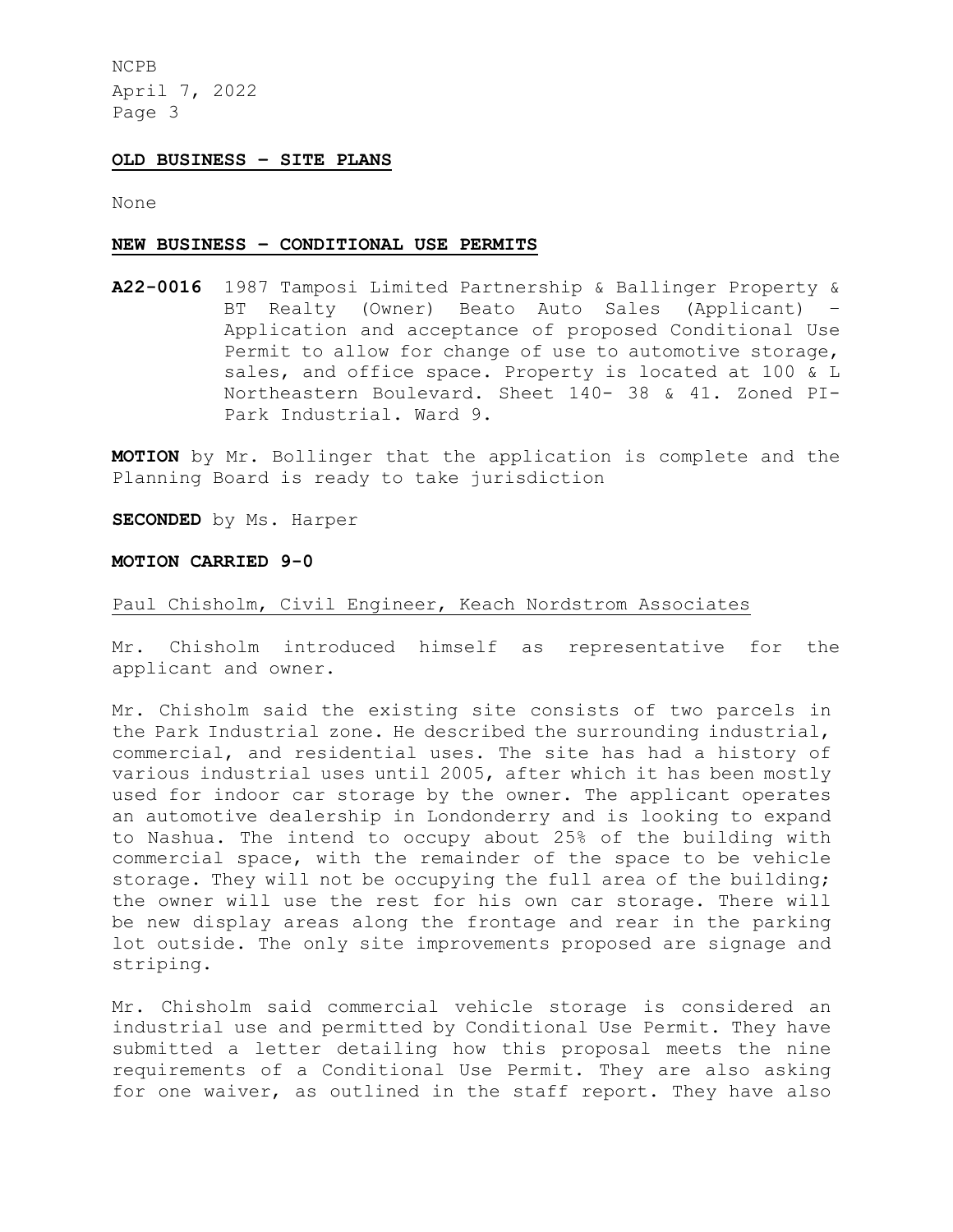met one of the abutters from Walden Woods, who has submitted a letter in favor of the proposal. They have received Engineering comments and have submitted a letter responding to each of the points. They have also submitted a notarized declaration from the applicant stating that they are aware of the requirements to have no more than 25% of commercial space. They have reviewed the staff report and take no exception to the recommended stipulations.

Mr. Chisholm said the applicant is eager to be in Nashua and bring life back to this property. They have already painted the building and look forward to bringing a landscaper to improve the site.

# **SPEAKING IN OPPOSITION OR CONCERN**

None

### **SPEAKING IN FAVOR**

Ald. John Sullivan, Ward 9, 30 Holbrook Drive, Nashua NH

Ald. Sullivan said he is in support of this proposal.

Mr. Bollinger asked for clarification on the dates contained in the staff report.

Mr. Chisholm said they will address all forthcoming comments from the Fire Marshall.

Mr. Sullivan said there was initial coordination with the Fire Marshall about the use and indoor storage. They didn't have any clear objections to the proposal, but they will follow up.

# **PUBLIC MEETING**

Mr. LeClair closed the public hearing and moved into the public meeting. He summarized the discussion, and said this seems very straightforward.

Mr. Bollinger said he is familiar with the area, and it is a hodgepodge of uses. He is comforted by the fact that the residential neighbors are comfortable with this. It is consistent with the variety of uses in the area.

Mr. Meehan said it's nice to see the developers working with their abutters.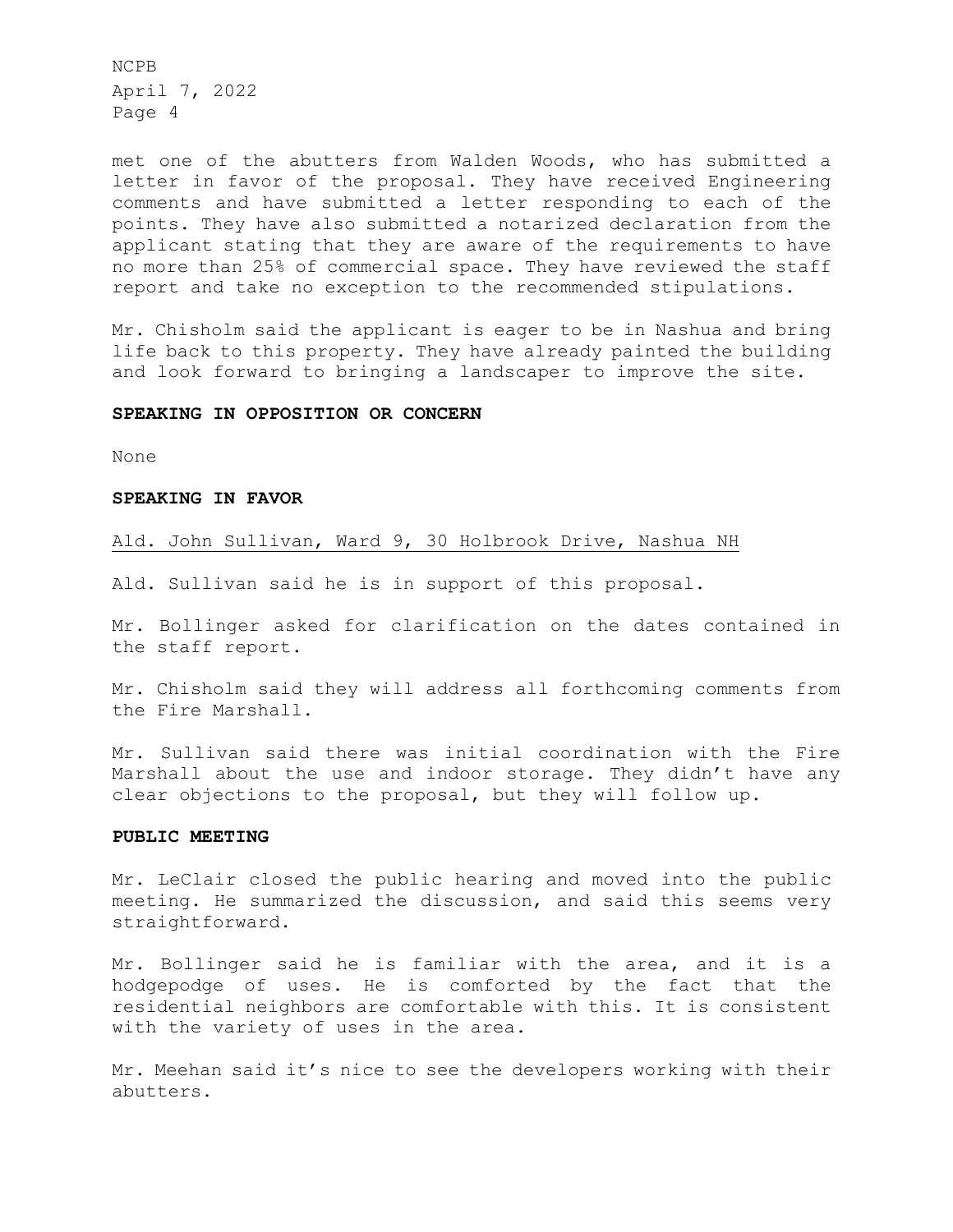Mr. Hirsch said it's a good use for a site that has remained vacant for 15 years.

**MOTION** by Mr. Bollinger to approve New Business – Subdivision Plan A22-0016. It conforms to §190-133(F) with the following stipulations or waivers:

- 1. The request for a waiver of § 190-279( EE), which requires all existing conditions be shown on the plan within 1000- feet of all property lines etc., is granted, finding that the waiver will not be contrary to the spirit and intent of the regulation.
- 2. Prior to the Chair signing the plan, all comments in a letter from Joe Mendola, Street Construction Engineer, and dated, March 30, 2022 shall be addressed to the satisfaction of the Engineering Department.
- 3. Prior to the Chair signing the plan, all comments in an email from Mark Rapaglia, Nashua Fire Marshalls Office forthcoming shall be addressed to the satisfaction of the Nashua Fire Department.
- 4. Prior to the Chair signing the plan, the applicant shall make a \$14,400 contribution to the Northeastern Boulevard/Main Dunstable Road Traffic corridor account as indicated in an email dated March 31, 2022 from Wayne Husband, City Traffic Engineer.
- 5. Prior to the issuance of a building permit, the electronic copy of the plan will be submitted to the City of Nashua.
- 6. Prior to any work a pre-construction meeting will be held and, if needed, a financial guarantee shall be approved.

**SECONDED** by Ms. Harper

## **MOTION CARRIED 9-0**

*The Board held a 2-minute recess* 

## **OTHER BUSINESS**

1. Review of tentative agenda to determine proposals of regional impact.

**MOTION** by Mr. Varley that there are no items of regional impact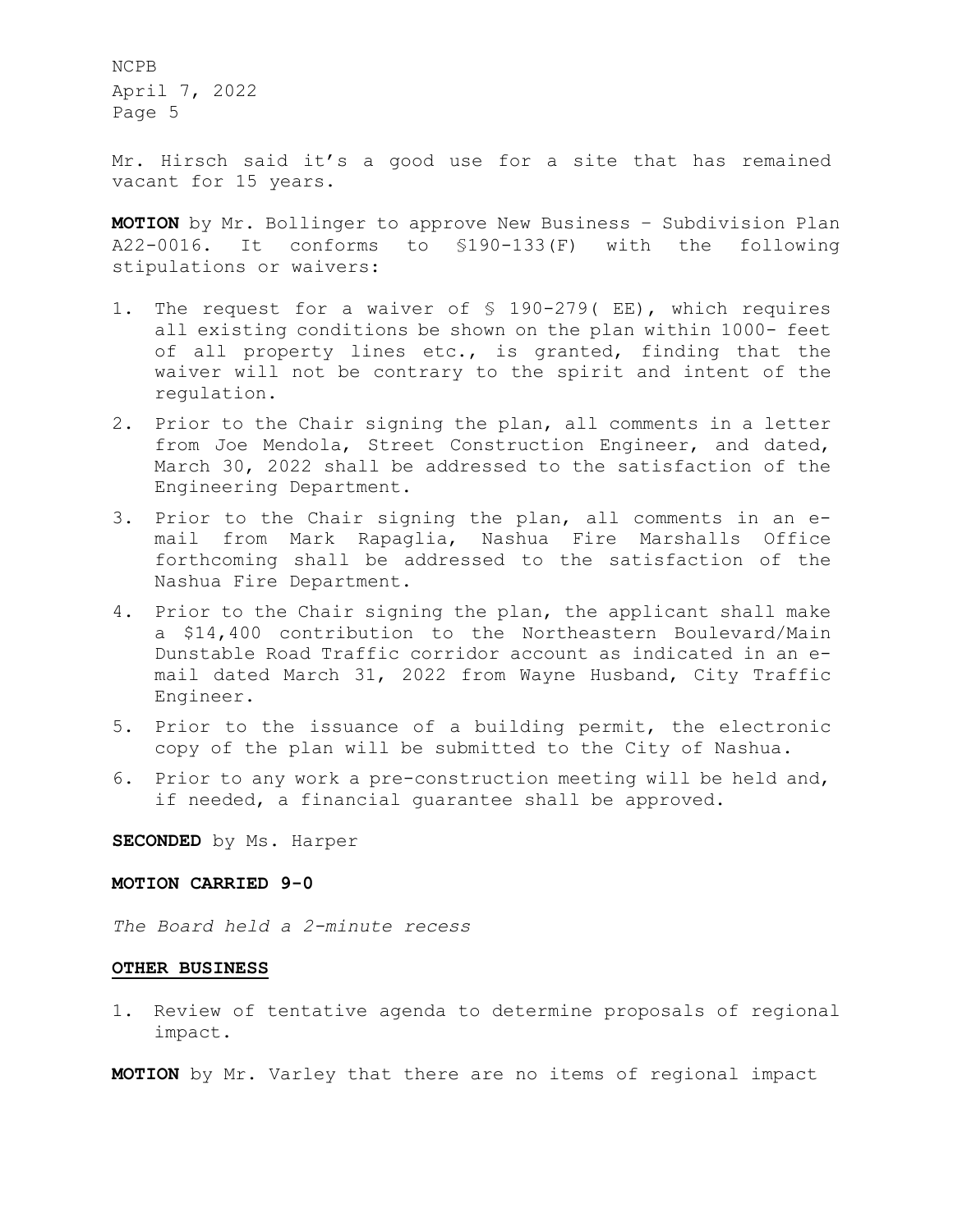**SECONDED** by Mr. Bollinger

# **MOTION CARRIED 9-0**

*Mr. LeClair said he would hear Other Business #2 & #3 together.* 

- 2. Referral from the Board of Aldermen on proposed Petition by Etchstone Properties, Inc. for full Waiver of Impact Fees (for public school facilities) as Authorized Under Section 190-85 of the Land Use Code (Thompson's Preserve Condominium)
- 3. Referral from the Board of Aldermen on proposed Petition by Etchstone Properties, Inc. for full Waiver of Impact Fees (for public school facilities) as Authorized Under Section 190-85 of the Land Use Code (The Alcove at Walden Woods Condominium)

# Atty. Brad Westgate, Winer & Bennett, 111 Concord St, Nashua NH

Atty. Westgate introduced himself as representative for the petitioner. With him is Dave Petropulos from Etchstone Properties.

Atty. Westgate provided a background of Etchstone Properties and the two developments. Any applicant can petition the Board of Aldermen for a waiver of public capital education facilities when the proposed development contains low-income housing or elderly housing, which can reasonably be expected not to require additional educational facilities. Both of these developments are 55+ communities, which under state and federal law requires that 80% of the units have to have at least one person who is aged 55 or older living in them. By nature, these communities tend not to have school-aged children, and have a community area that facilitates programs and activities targeted towards this age group.

Atty. Westgate said they submitted a study by Fougere Planning and Development, who took a survey of various age-restricted communities in New Hampshire. His study revealed that of the 1,036 total units, there were only 5 school aged children. Neither of the two developments here have school aged children. The Alcove at Walden Woods also mandates that all units must have at least one 55+ aged resident. Given the age requirement in a 55+ community and the nature in which they are typically designed, it tends to not generate school-aged children. He thinks they meet the requirements of the waiver in full.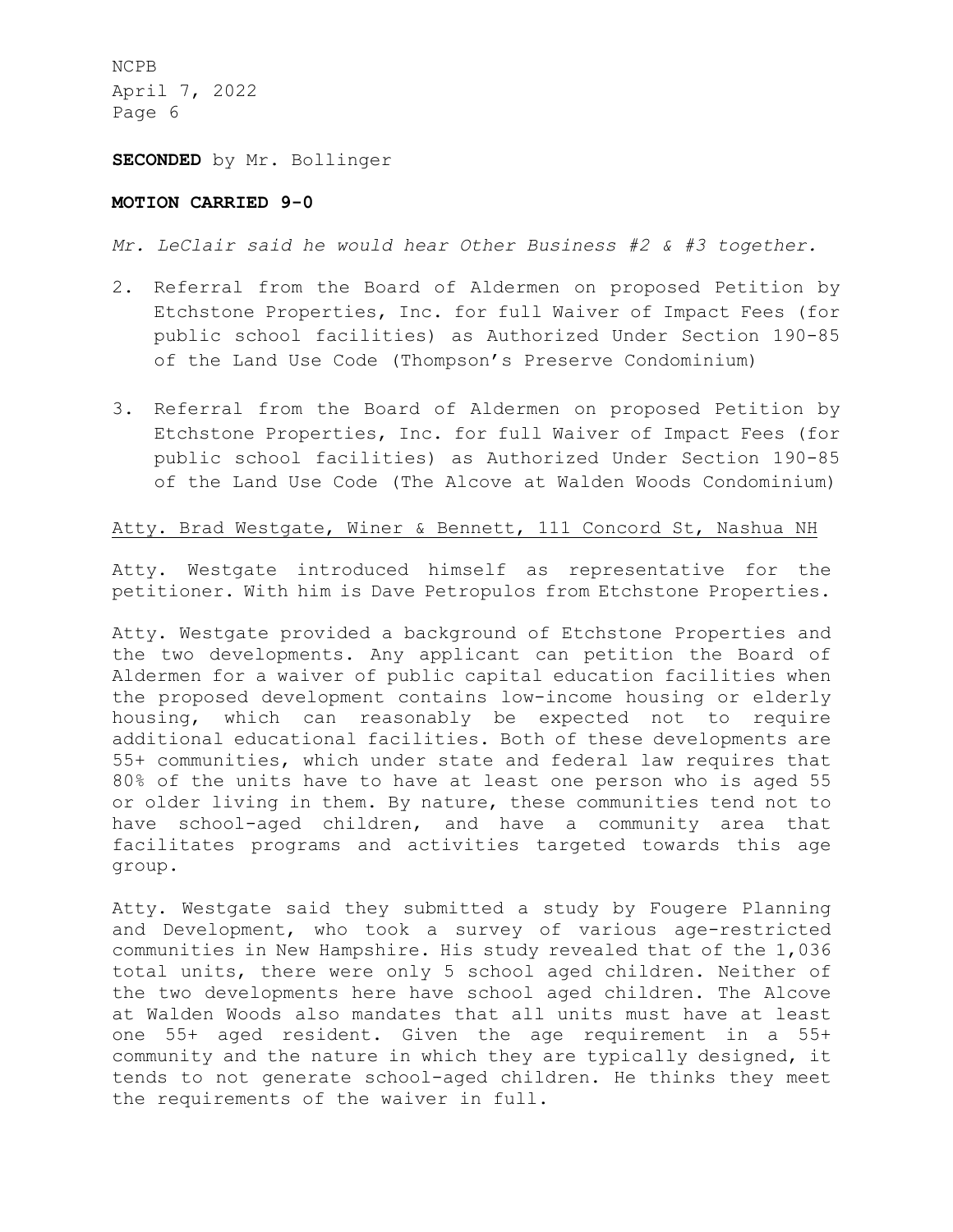Atty. Westgate said impact fees are to be rationally related to what impact a project has on offsite facilities and infrastructure. These particular developments don't impact the school system or generate a need for capital improvements. Etchstone has already paid the fees upfront, and this is a waiver request for a refund. They request a favorable recommendation to the Board of Aldermen.

Mr. Varley asked if they were to give a favorable recommendation and the Board of Aldermen to grant the waiver, if in the future the development changed materially over time to include school aged children, is there an opportunity for the city to revisit the issue?

Atty. Westgate said once it is granted, that is it.

Mr. Meehan asked what their role in this process is.

Mr. LeClair said they are to provide a recommendation to the Board of Aldermen.

Mr. Meehan asked what the revenue loss is if this is approved.

Mr. LeClair said about \$50,000.00 total.

Mr. Meehan it would seem that the waiver benefits the developer, rather than the residents of the units.

Atty. Westgate said that is correct.

Mr. Meehan said they are granting a waiver to a developer to increase their profit margin on a development where most of the residents have benefitted or currently benefit from public education. He questions why they are waiving the fees when they are currently building a new middle school and renovating two other schools. There is not a plethora of money flowing through that system. By granting this waiver, they would be taking \$50,000.00 out of the budget of the public school system to benefit the developer.

Atty. Westgate said he understands that the money was paid at the time of certificate of occupancy for each of the units, and theoretically goes into a capital improvements fund, not the operating budget. He said the notion that the residents have benefitted from public education in the past is most likely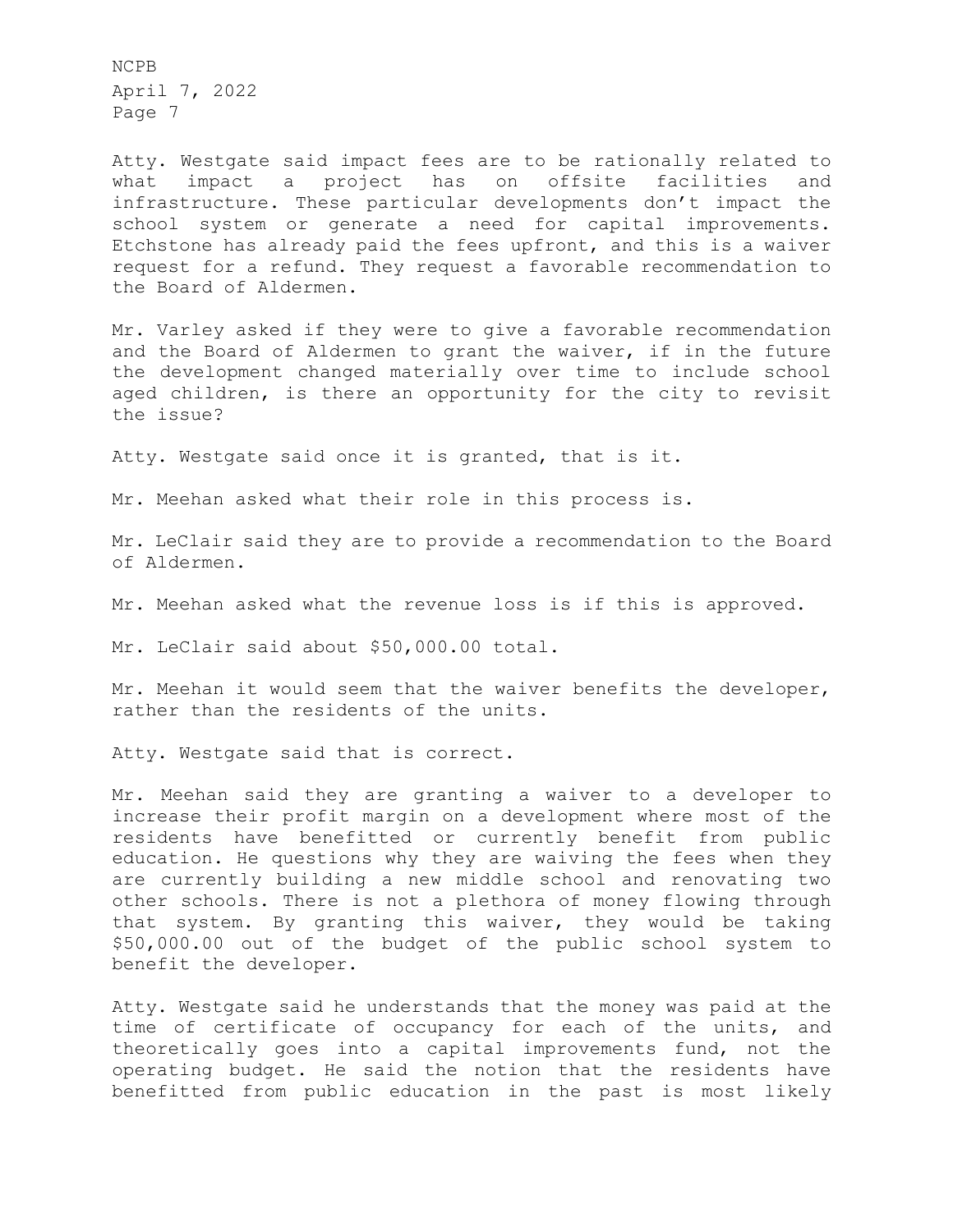correct. But the regulation that they are seeking a waiver from is not based on the benefit that the residents may have received in the past; it's whether this development impacts the school system in the context of needing capital improvements. It's no different than any other offsite impact analysis. The project has to have a rational connection to the infrastructure that it is impacting in order to be assessed for an impact fee. The notion of rational connection is what is stated in 190-85 of the Land Use Code. He believes they meet the standard.

Mr. Bollinger referred to 190-77, which has an impact fee breakdown by use. Age restricted housing 55+ does not have a category. What other properties would this affect, and would it be better for the Board of Aldermen to issue a blanket resolution?

Mr. Sullivan said that the table is directly tied to the form, which dictates how many school aged children are theoretically being contributed to the education system. The form is the basis for the computation of the impact fee. That is why you don't see elderly housing in the table, but it could be added.

Mr. Sullivan said what he thinks Mr. Bollinger is getting at is a revision of the Land Use Code to exempt elderly housing from any payment of impact fee. It's worth exploring and contemplated by the waiver provision 190-85, but the current process gives the Planning Board discretion to submit written findings to the Board of Aldermen. Perhaps that subjective analysis should be removed, but that's not what the current ordinance provides for.

Mr. LeClair said the purpose of the Planning Board is related to evaluating what is in front of them in relation to the Land Use Code and Master Plan. They aren't here to make policies that the Aldermanic Chamber would make, or even judge on them. That's not the function of the Planning Board. Their role is to review the petition or referral in how it relates to Land Use and the Land Use guidelines.

Mr. Sullivan agreed. He would add that impact fees is a unique referral in that the Planning Board does have a more active role in whether a waiver is provided. Any elderly housing development could seek a waiver through the Planning Board, and perhaps should be clearly exempt rather than relying on the applicant to approach the Board for a waiver. A year ago they reviewed the impact fee ordinance, and the current fees are being used to pay down the bonds for the north and south high school construction.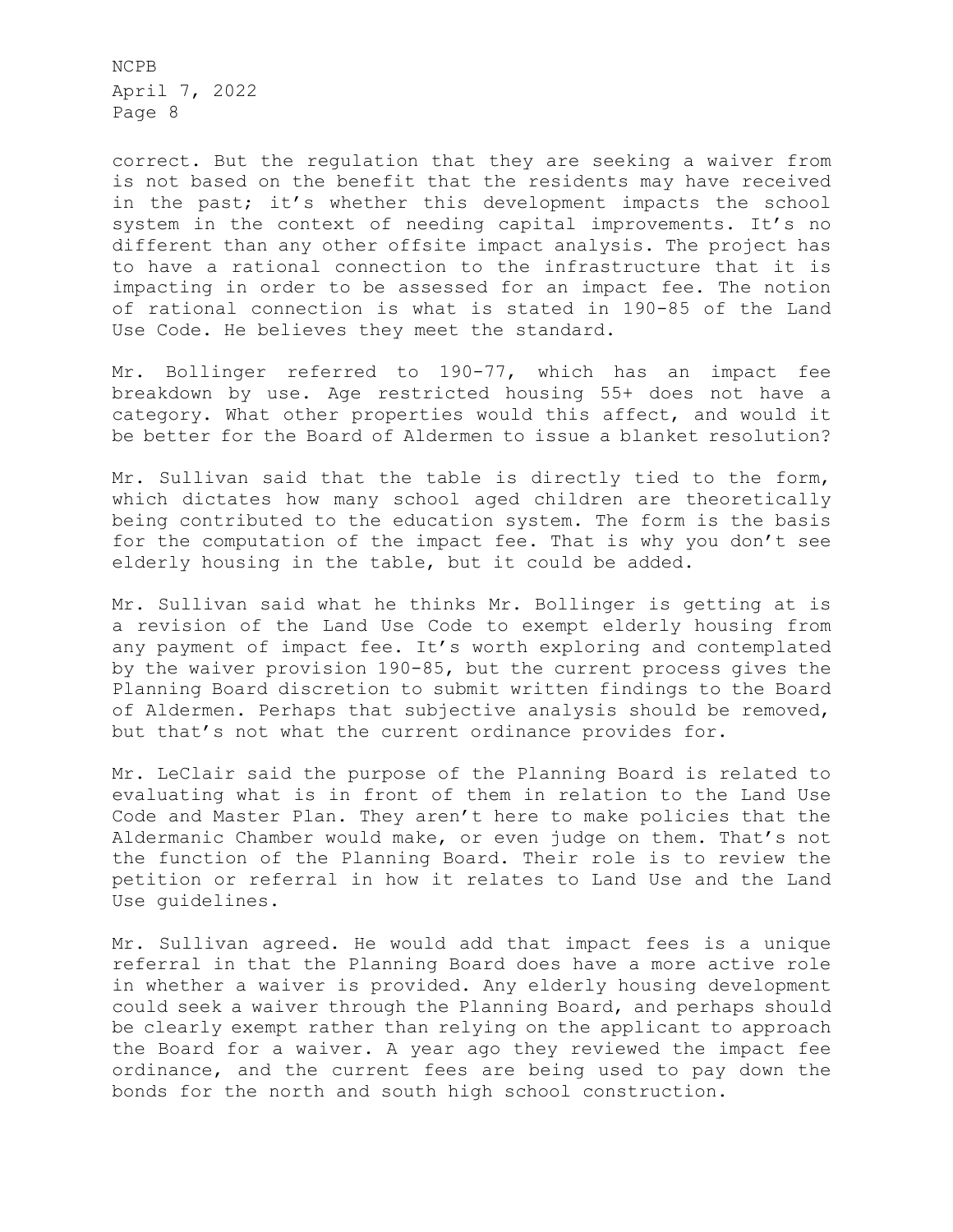Mr. Hudson said it is helpful to provide feedback to city staff, as they are the ones that make recommendations for future changes. If the Board members want to recommend something to staff, they can. He asked if the Planning Board cannot waive impact fees at the time of application.

Mr. Sullivan said correct. It would be retroactively.

Ald. Cathey said between the two developments, it is \$409.00 per unit. How many years have those developments been paying those fees?

Ald. Westgate said both projects are fairly recent, completed within the last 5 years.

# David Petropulos, Etchstone Properties

Mr. Petropulos said Thompson's Preserve had its last closing in May 2021, and Walden Woods was November 2021. They are recently completed.

Ald. Cathey asked how many children would have to be in the developments where they would not seek a waiver.

Atty. Westgate said he is not sure if there is a waiver. As with any development, does the number of children have an impact on the school district in which they would be going, such that it would cause the need for capital improvements? The question is where you hit the tipping point. The Planning Board often analyzes whether a commercial project will impact traffic or utilities and comes to judgements whether improvements are necessary.

Atty. Westgate said in this case, there is a unique element of the Land Use Code that automatically imposes the fee and also creates the waiver capability. The developer has the choice to either seek a waiver or live with it. It's been clear that the 55+ communities have typically applied for and received the waiver because of the few children that live in these communities. If it wasn't codified so specifically, there may have been a tipping point analysis.

Mr. Pedersen asked if the developer would be getting the waiver, or the residents.

Mr. Sullivan said the discount would be applied to Etchstone, as they were the original payer of the fees. The reimbursement would not be applied to the residents.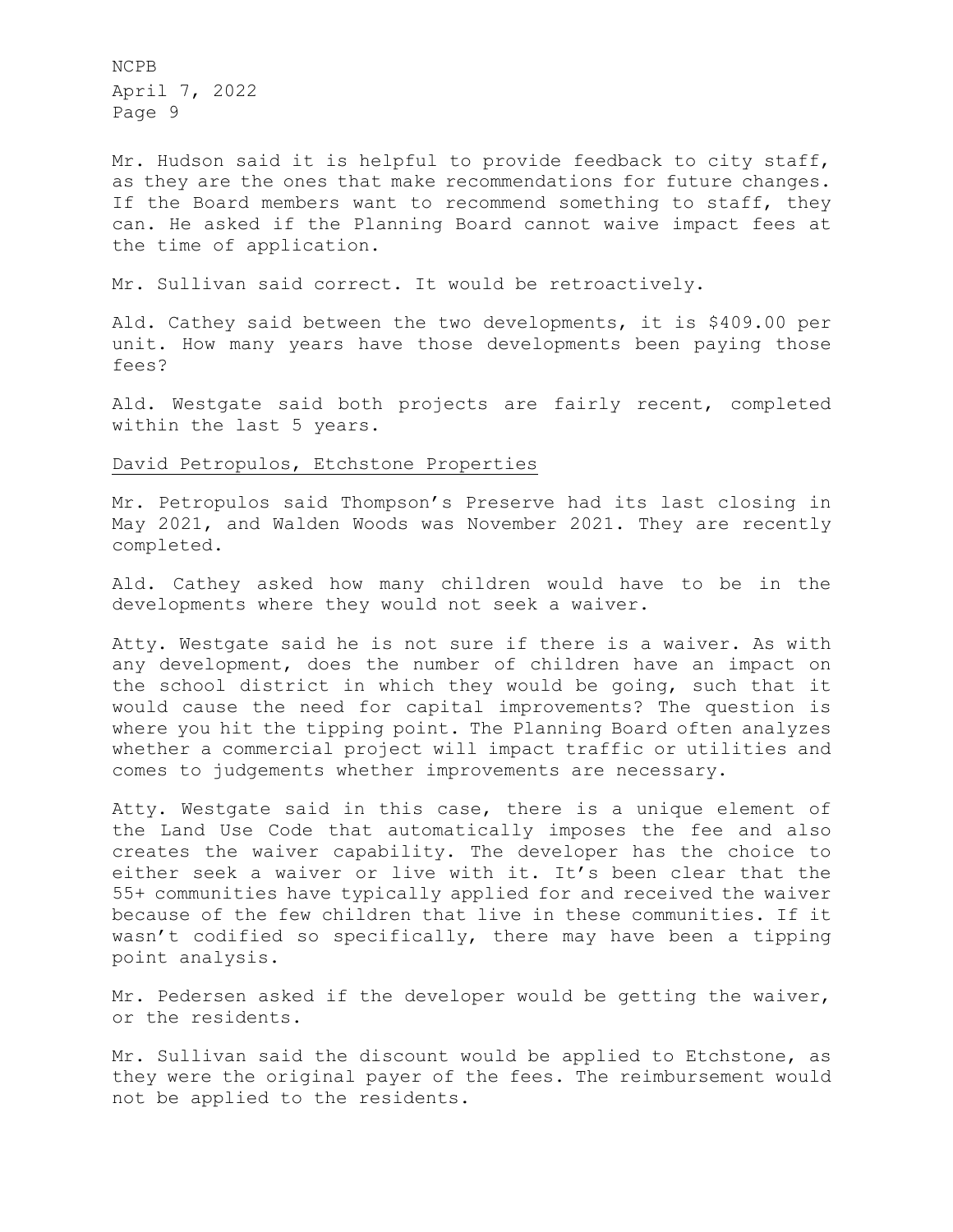Mr. Pedersen asked if the residents would still be paying what they have been.

Mr. Sullivan said correct. Etchstone took on the burden of the initial impact fee and would receive the benefit of the reimbursement.

Mr. LeClair asked if it is a one-time fee or annual.

Mr. Sullivan said a one-time fee.

Mr. Hirsch asked if historically these waiver have been granted for other developments.

Mr. Sullivan said there is certainly history to support these waivers. He can't speak to elderly housing waivers.

Mr. LeClair said their role here is a motion on the referral.

Ald. Cathey said there are some members of the Board of Aldermen who put a lot of emphasis on the recommendations made by the Planning Board because they trust the members to do the legwork. If they feel there should be a notation, he strongly recommends that it be included in the motion so they have some context.

Mr. Varley said he thinks the applicant has established a valid basis for the waiver. Atty. Westgate did a good job establishing the purpose of the fees as well as why it is reasonable that they should be waived. It's not a question of whether the development benefits from the school existing. He thinks they have established a rational basis. In regards to a blanket waiver, if the Board of Aldermen was considering one, it should be with a metric or standard.

Mr. Bollinger said he would suggest that 190-77 be revisited by the Board of Aldermen, to define what types of units and exceptions they think are appropriate. Right now he doesn't see anything explicit.

Mr. Pedersen said they aren't talking about benefitting the members of the community, they are talking about benefitting the developers. Etchstone and other entities benefit from having a well-educated populace. To be taking money away from the school system doesn't help the overall society. Therefore, he thinks having a well-funded school system is better for all. He is not in favor of giving a tax break to Etchstone Properties.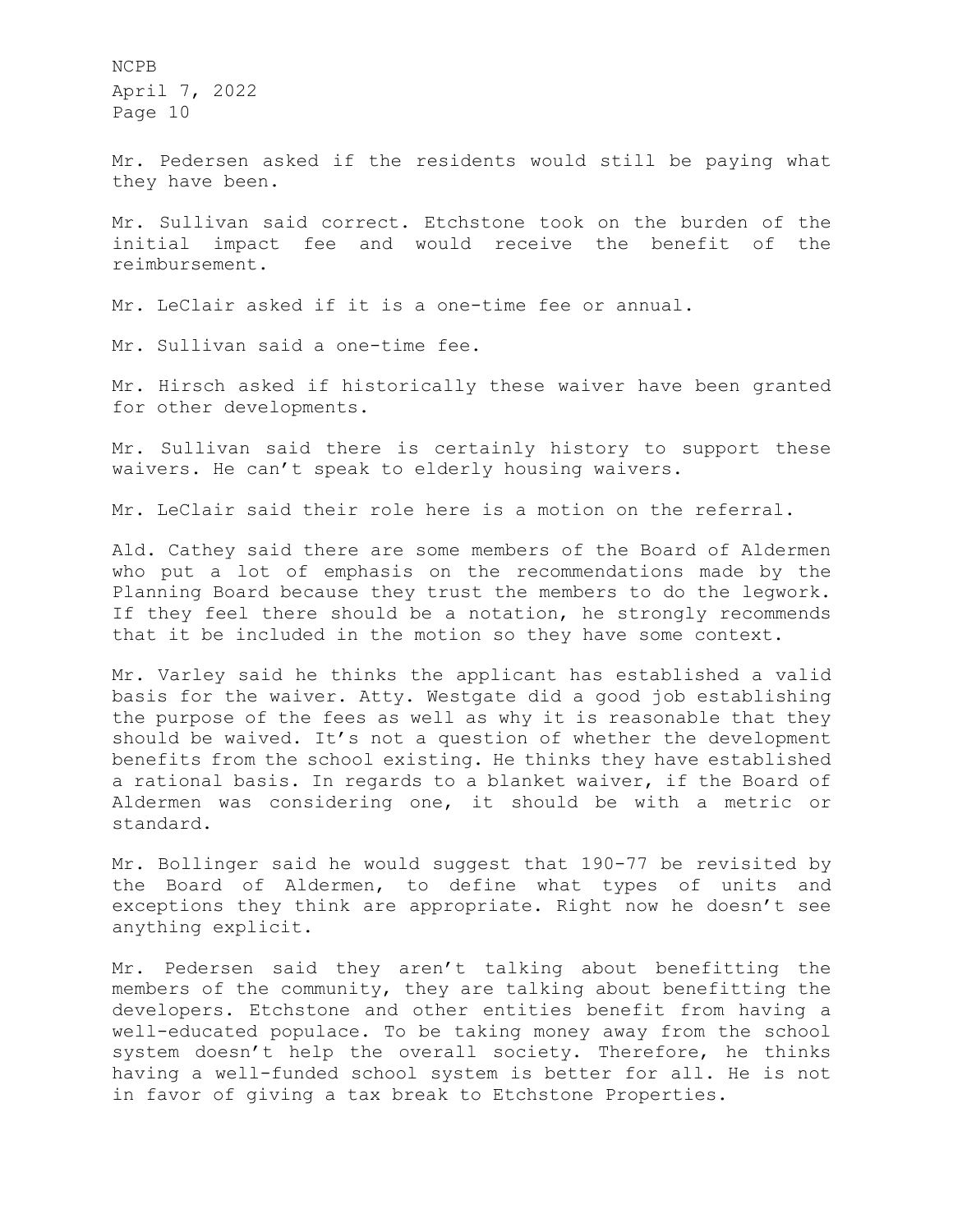Mr. Meehan said the motion he was going to make is a favorable recommendation. While he agrees with Mr. Pedersen's comments, the Land Use Code is such that this is approved. He appreciates Mr. Bollinger's point about revisiting this, but hearing Mr. LeClair's clarification about having to apply the set codes, it seems very clear that it should be approved.

Mr. Varley said they are not talking about a property tax issue and would not change how the units are taxed. The impact fee is specifically tailored to whether the development is placing a burden on a public service. It's not a question of whether the residents are benefitting from the public school systems, it is whether they are impacting the school system in a way that would justify the fee. That is the basis on which the applicant is arguing for a waiver. In his view, it justifies the waiver.

Mr. Pedersen referred to 190-77, and asked if it was not specific to elderly housing.

Mr. Bollinger said it lays would the foundation for the computation of the funds. He provided further clarification of his statements.

Mr. Hudson said in regards to revisiting the table, it is appropriate to potentially exclude elderly housing from the computation and also review the computation overall. The city is engaged in significant school projects and bonds. It's potentially appropriate to modify them.

**MOTION** by Mr. Meehan to favorably recommend Other Business #2 and Other Business #3 to the Board of Aldermen, with the recommendation that the Board of Aldermen revisit §190-77, Table 77-1 for Impact Fees.

**SECONDED** by Mr. Hirsch

Mr. Hudson said he is not a resident, but he doesn't believe that elderly housing is excluded from paying the property taxes. Although this fee is getting waived, it should be recognized that these residents support the school system through continued payment from taxes.

Mr. Pedersen asked if they are setting a precedent that any business that doesn't have anything to do with the school systems can ask for waivers on their impact fees.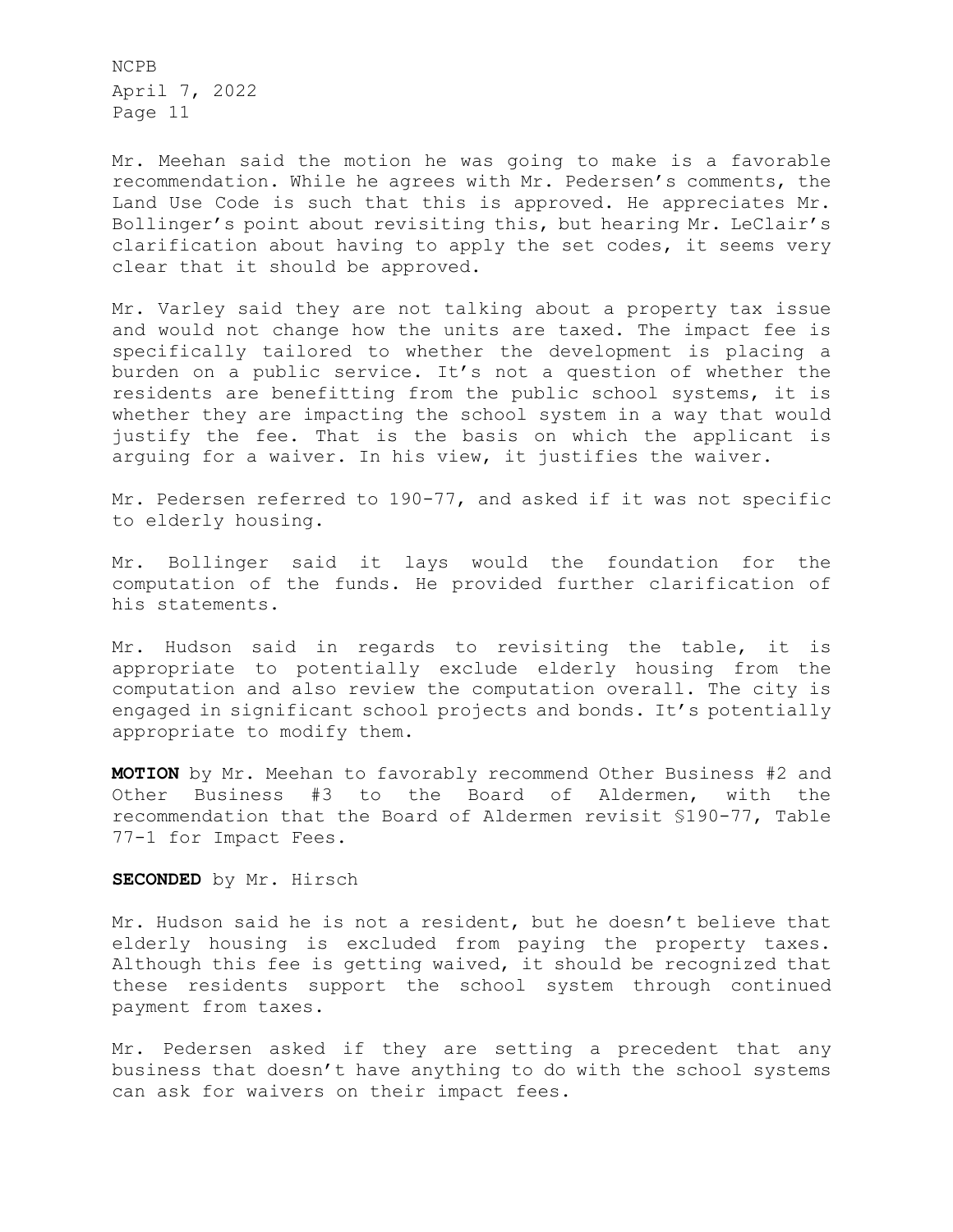Mr. LeClair said no. Land Use Code 190-85 only allows certain uses to have access to the waiver. If that development is consistent with the allowances of the ordinance, they can ask. That is not an open blanket, it's a specific list of uses.

Mr. Sullivan said correct. This ordinance has been on the books for over twenty years, and there have been several instances of requests in the past. There has not been a proliferation of requests made, and some have been granted. There is already a precedent for granting the fee in accordance with that section of the code.

Ald. Cathey cited 190-85, and said it is very narrow. The Planning Board can also approve a waiver, and the Board of Aldermen can still deny it.

Ms. Harper asked if 55 years old is considered elderly.

Mr. Bollinger said there is a distinction between age restricted and elderly. Age restricted dictates that there has to be at least one person aged 55 or older.

Mr. Sullivan said the elderly housing ordinance was recodified several years ago to reflect it as housing for older persons. Unfortunately, other references in the code were not adjusted to reflect that. This should refer to Housing for Older Persons, which reflects age 55 and older.

#### **MOTION CARRIED 9-0**

4. Referral of the FY2023 Capital Improvements Program from the Capital Improvements Committee to the Nashua City Planning Board.

#### Matt Sullivan, Community Development Director

*\*\*\*Audio faint\*\*\** 

Mr. Sullivan provided an overview of the purpose of the Committee. He clarified that this is for 2023, not 2022. This particular year was challenging. They transitioned to a digital review process, and had changes to department and division heads. The primary intent of the plan is to inform the Capital Budgeting process. The Planning Board's recommendations will be forwarded to the Mayor's Office and Board of Aldermen. These are projects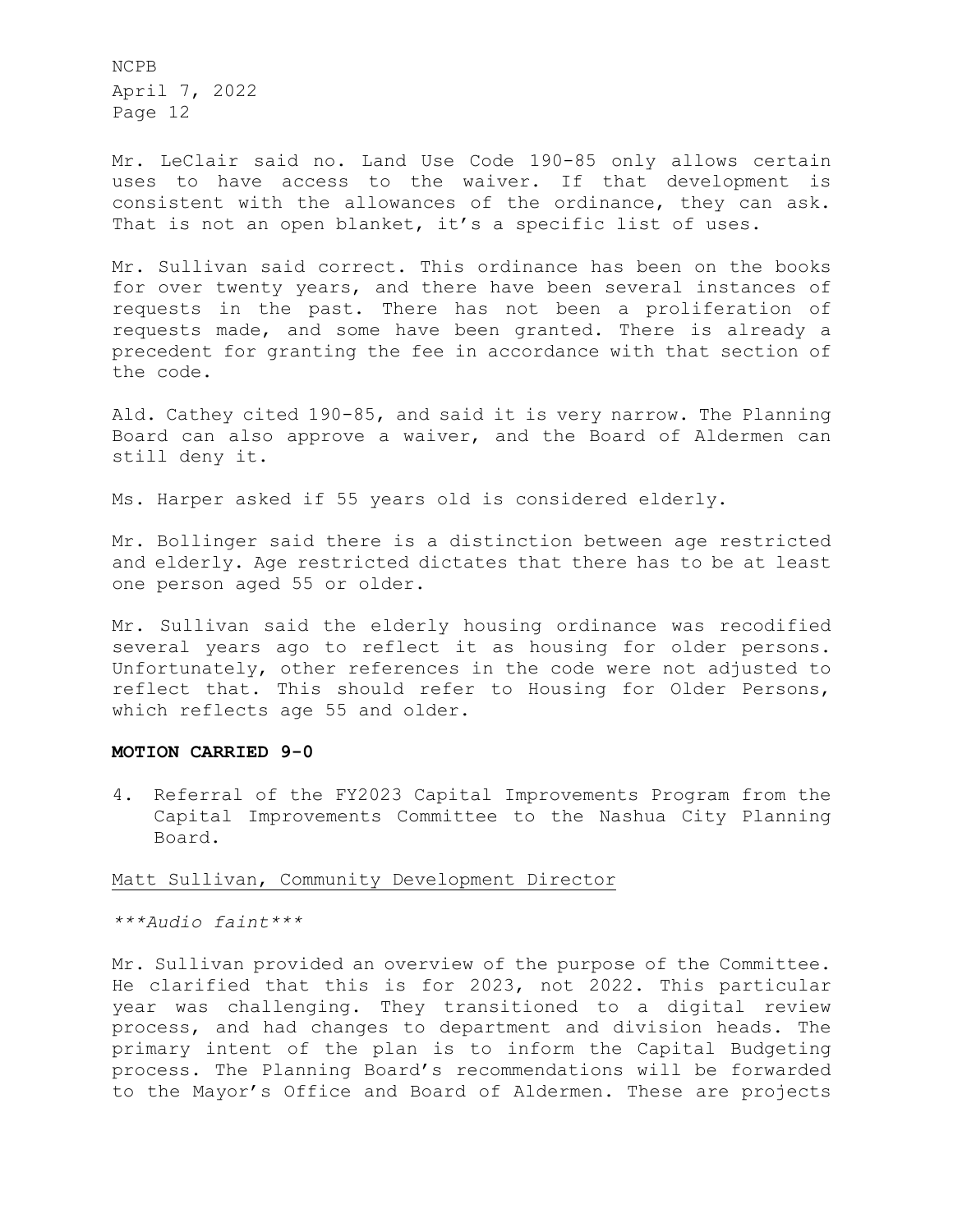greater than \$50,000.00, which rises to the level of capital projects. He provided an overview of the ranking for projects and the capital process. The CIP also considers wastewater and solid waste projects, which are funded by user fees. *\*Audio faint\** 

Mr. LeClair said departments will submit their top three projects and the Committee ranks them. There's a lot of projects that show up year after year. He described the members of the Committee. The process has some important need for getting grants outside of the budget as many grants require multiple stakeholders.

Mr. Sullivan said it's also critical for bonding to have a rating.

Mr. LeClair said the rating is an input to the decision making by the Board of Aldermen and the Mayor. It does not limit or require decision makers to follow the plan, and it's not uncommon for lower rated projects to be funded.

Ald. Cathey asked what determines A1 vs A2 ratings.

Mr. Sullivan said there are two critical inputs. One is the ranking that the Dept. Head puts the project at in their top priority project. That is weighted heavily. The Committee does also look at the projects and determine what they feel is essential. They rely on input, but weigh projects against each other with an interest in providing as many departments as possible with a highly ranked project.

Ald. Cathey asked if they are still seeking a grant for the library.

*\*\*\*Audio cutting in and out\*\*\**

Mr. Sullivan said they are still seeking funding for it. They have not been able to secure it. There are several phases.

Ald. Cathey asked if the number they are seeing is what the cost would be if there is no funding.

Mr. Sullivan said correct.

Ald. Cathey asked if DPW asked for storage for trucks.

Mr. Sullivan said he is not sure if it was considered.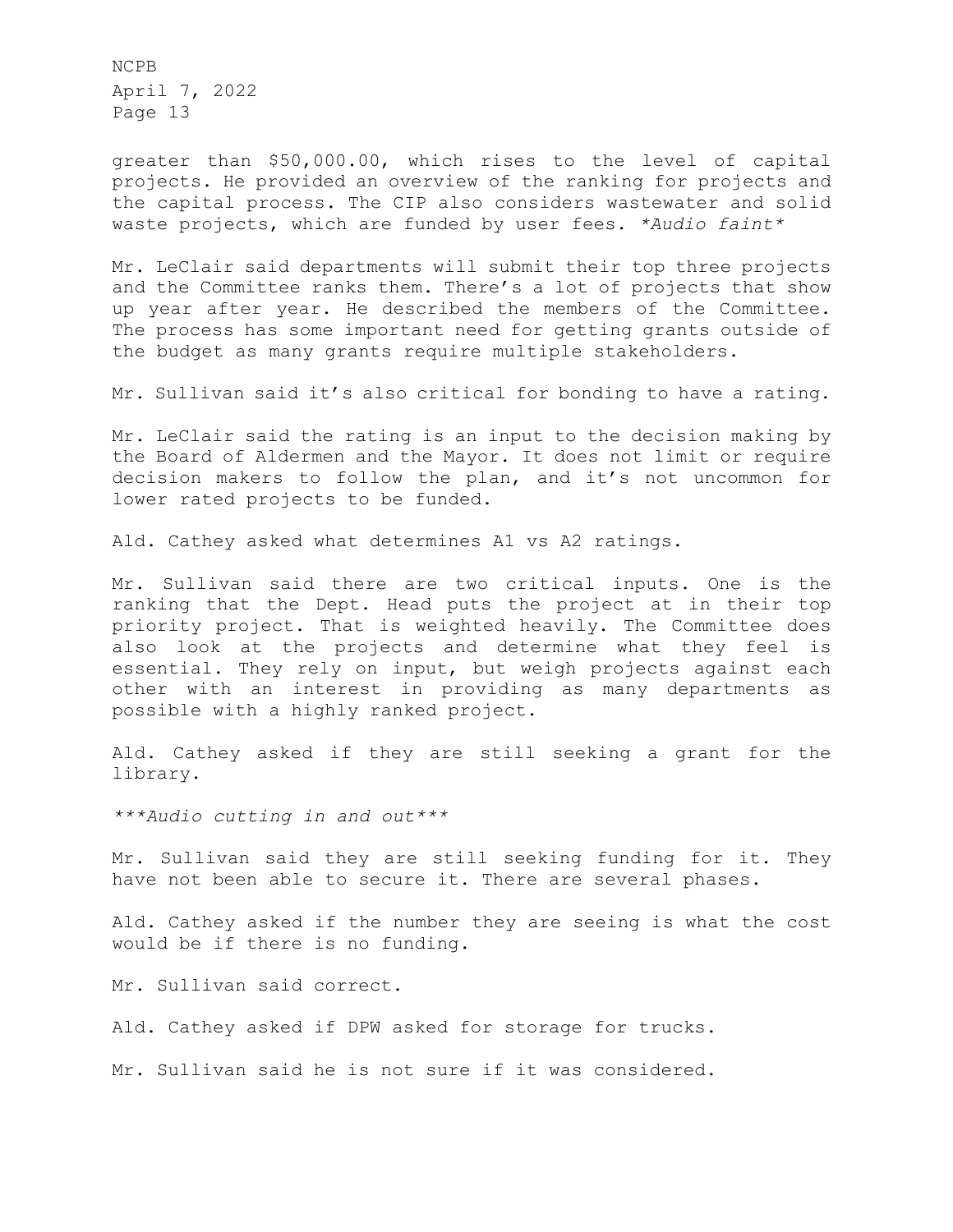Mr. Hudson said he doesn't know if it was included. If it was, it would probably be listed in a future year. They tried to break things out over the six-year plan.

Ald. Cathey asked if in the committee's opinion, there is one project above all others.

Mr. Sullivan said he can't speak for the committee, but that is not an analysis they perform.

Mr. LeClair said the ranking is reasonably simple. He described the process for committee review and ranking.

Ald. Cathey asked if there is any general consensus.

Mr. LeClair said A1 is the highest rank.

Mr. Sullivan said there was close clustering on some of the projects. There are multiple A1's, some of which have substantial matching funds. It's hard to place one over the other. Some require a larger city match than others.

Mr. LeClair said the committee doesn't base the decision on cost, only need.

Mr. Sullivan said there is no debate about the merit of the project. There is an assumption that what the department heads are bringing forward is accurate, and then the ranking happens subsequently. Cost is not discussed beyond what has more match and what has more city contribution.

Ald. Cathey asked if he will see Mr. Sullivan as part of the budget review.

Mr. Sullivan said he will see Capital Projects come forward.

Ald. Cathey asked if he foresaw what projects might be more difficult to get through.

Mr. Sullivan said there was that general sense on many of the projects. Some projects have been rated as A1 for several years. Every project has a variable sense of confidence in what is the likelihood to get approved. There are also projects that might be approved due to availability of funds. A lot of the Parks and Recreation projects are softer infrastructure, and tend to fall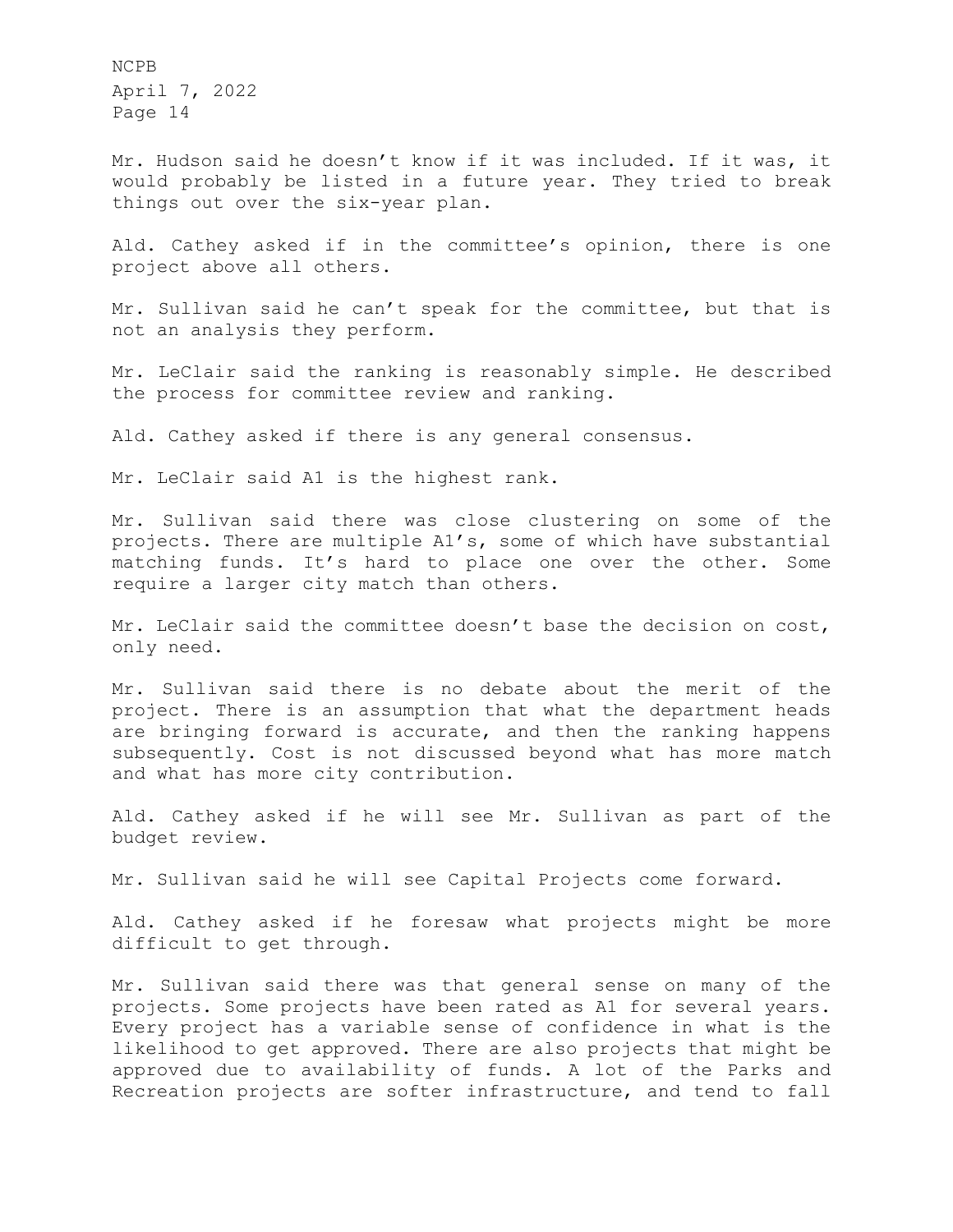to lower ratings because they are viewed as amenities. That is not accurate, but they don't tend to compete well with hard infrastructure projects.

Mr. LeClair referred to page 4 of the report, priority categories. He described the definitions for the categories.

Ald. Cathey asked if there was ever a scenario where the committee would say no to a project.

Mr. Varley said it's hard for the Planning Board to second guess those priorities because of the process and standards in place. Unless there was something really unusual or a divisive project, the Planning Board looks at the materials and listens to the Board representative. He is not going to tell the committee that they were wrong about their decisions.

Mr. LeClair said there is pretty general consensus. There is a lot of year to year, probably 70% of the plan. Generally speaking the Planning Board isn't trying to recreate the plan in this process.

Mr. Meehan said he was somewhat overwhelmed by the layers at first, but it's kind of amazing how many factors balance out. Funding, short-term, long-term, different departments, it's an amazing process and has served them well.

Mr. LeClair said the general feedback is that it does well for the city and is pretty well received by those who make the actual funding decisions.

Mr. Hudson thanked the Capital Improvements Committee, Director Sullivan, and all the city departments for their hard work.

**MOTION** by Mr. Varley to approve the FY2023 Capital Improvements Plan, and provide a favorable referral to the Mayor and Board of Alderman

**SECONDED** by Mr. Meehan

### **MOTION CARRIED 8-0-1 (Cathey abstained)**

Mr. LeClair asked staff if they expect there to be amendments.

Mr. Sullivan said he does expect that there will be amendments to this plan.